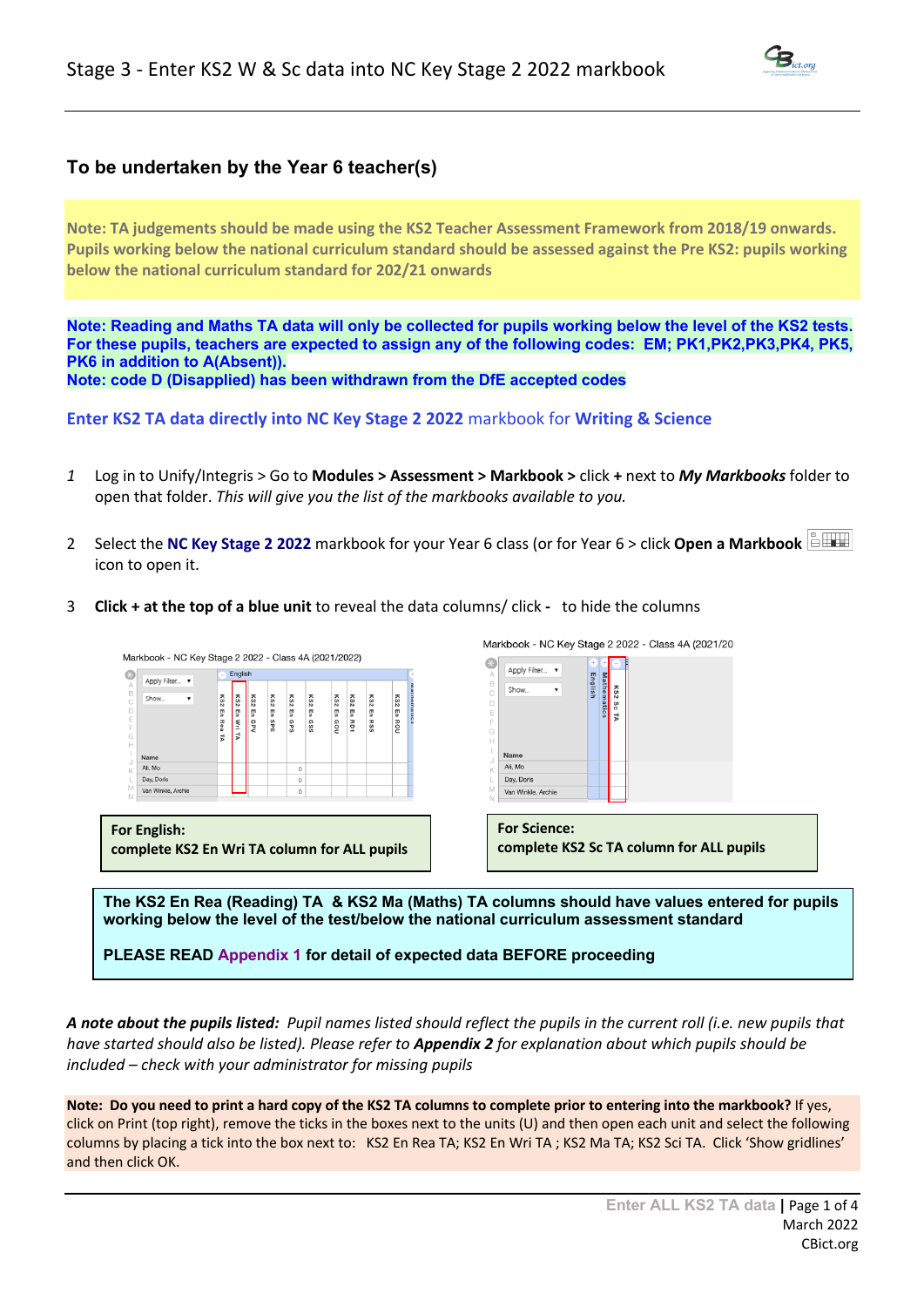

## *Entering data*

**Please note following: Writing outcomes are EM, PK1-6, WTS, EXS and GDS and A Science values are EXS and HNM –** *see Appendix 1 p.3 for further details*

## 4 **You can enter a result at a time for each individual pupil**

• **Click into a cell** for a pupil and enter a value and press <Enter> key to move down to the next pupil in the same column or

**Double click a cell** and select the value from a list and click OK.

**Tip!** You can click on a surname letter in the left margin to view only pupils with surnames starting with selected letter and then click into their individual cells and enter/edit data. [Then click \* at the top of the left margin to view ALL pupils again].

**OR**

- 5 **You can populate ALL the column with same value and then edit individual pupil results**
	- **Left click the heading cell of the column** you want to complete and select **Modify Column Values New Value** in the pop-up window > select the value you want (e.g. EXS) and click **OK**. You can then make changes to individual cells by either single clicking a cell and entering data or doubleclicking cell and selecting value from a list followed by OK.

# 6 **Click Save regularly**!

7 Click **BACK** *(bottom left of screen)* to exit the markbook

**When you have completed and checked the NC KS2 2022 markbook, notify your administrator.**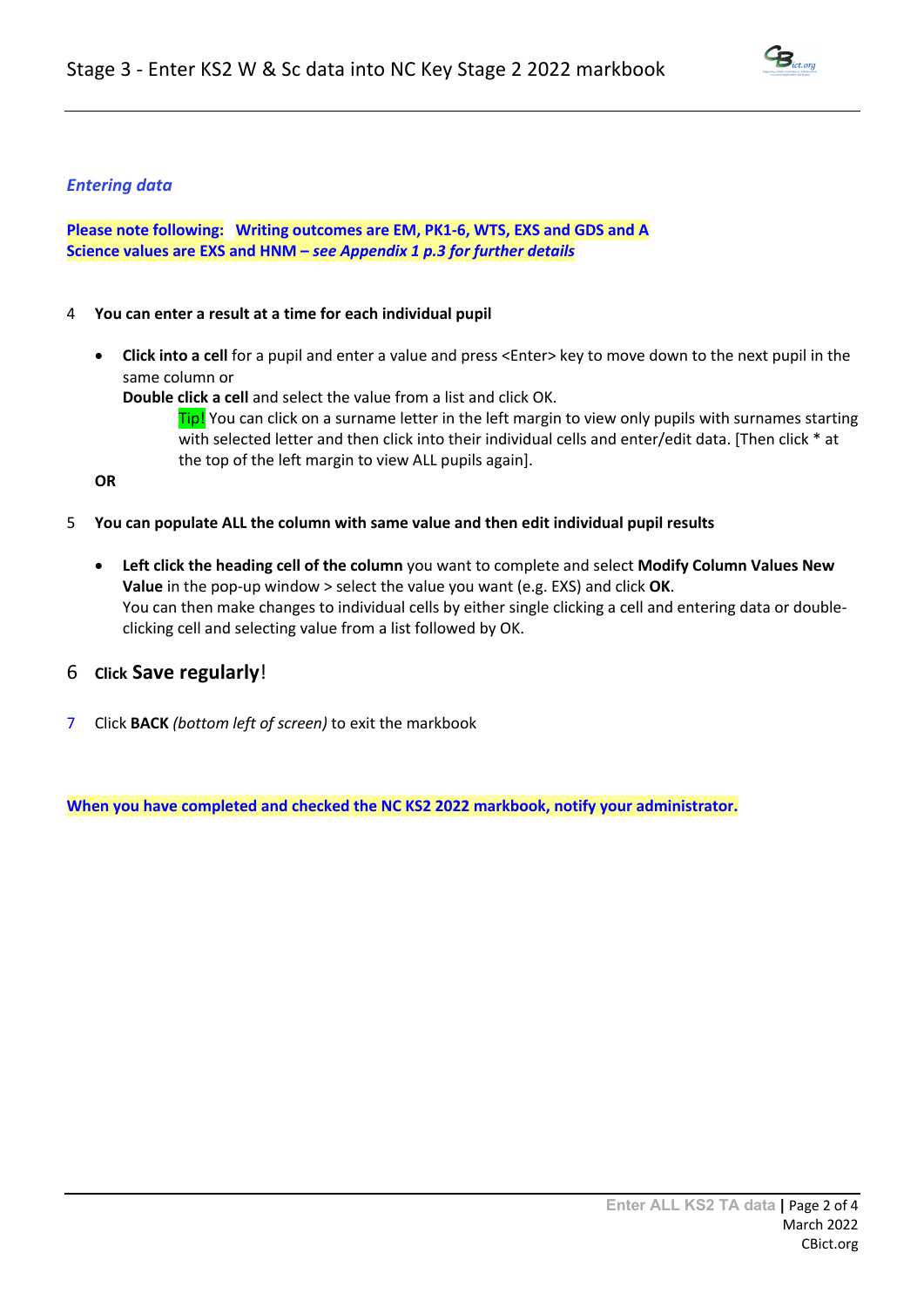

## **Appendix 1 - KS2 Data Values and explanation**

For writing and science, use TA frameworks guidance at www.gov.uk/government/publications/teacherassessment-frameworks-at-the-end-of-key-stage-2 for each subject in the framework to assess pupils working at the standard of the national curriculum assessments.

### **Pre-key stage standards**

The pre-key stage standards https://www.gov.uk/government/publications/pre-key-stage-2-standards must be used for pupils working below the standard of national curriculum assessments engaged in subject-specific study. This may include those pupils who cannot communicate in English.

Please note: For KS2 science framework, pupils are judged as either 'working at the expected standard' or 'has not met the expected standard'. They cannot be assessed with the pre-key stage standards.

#### **The Engagement Model**

For pupils working below the standard of the national curriculum assessments and not yet engaged in subjectspecific study. Statutory from September 2021 and replaces P scales 1- 4. The 'D' code, previously used for those pupils 'disapplied' has been withdrawn for KS2 TA.

The Engagement Model - https://www.gov.uk/government/publications/the-engagement-model

| <b>Reading</b>       | <b>Writing</b>       | <b>Maths</b>    | <b>Science</b>   |
|----------------------|----------------------|-----------------|------------------|
| <b>KS2 En Rea TA</b> | <b>KS2 En Wri TA</b> | KS2 Ma TA       | <b>KS2 Sc TA</b> |
| <b>EM</b>            | <b>EM</b>            | <b>EM</b>       |                  |
| <b>PK1</b>           | <b>PK1</b>           | <b>PK1</b>      |                  |
| PK <sub>2</sub>      | PK <sub>2</sub>      | PK <sub>2</sub> |                  |
| PK <sub>3</sub>      | PK <sub>3</sub>      | PK <sub>3</sub> | <b>HNM</b>       |
| PK4                  | PK4                  | PK4             |                  |
| PK <sub>5</sub>      | PK5                  | PK <sub>5</sub> |                  |
| <b>PK6</b>           | <b>PK6</b>           | PK <sub>6</sub> |                  |
| A                    | <b>WTS</b>           | A               |                  |
|                      | <b>EXS</b>           |                 | <b>EXS</b>       |
|                      | <b>GDS</b>           |                 |                  |
|                      | A                    |                 | А                |

### **KS2 Markbook 2022 - Data Values you can use**

| <b>Explanation of codes</b> |                                                                                                  |  |
|-----------------------------|--------------------------------------------------------------------------------------------------|--|
| <b>EM</b>                   | Below the standard of the pre-key stage - assessed against Engagement Model                      |  |
| <b>PK1-6</b>                | Pre-Key stage - pupils working below the national curriculum assessment standard TA              |  |
|                             | judgements based on 'Pre Key Stage 2 Standards' Framework.                                       |  |
|                             | Science only - has not met the expected standard (not defined standard, used for those that have |  |
| <b>HNM</b>                  | not met the criteria for the standard, but working above p-scales)                               |  |
| <b>WTS</b>                  | Working towards the expected standard $-$ Writing only                                           |  |
| <b>EXS</b>                  | Working at the expected standard Writing & Science only                                          |  |
| <b>GDS</b>                  | Working at a greater depth within the expected standard - Writing only                           |  |
| А                           | Absent for long periods or recently arrived                                                      |  |